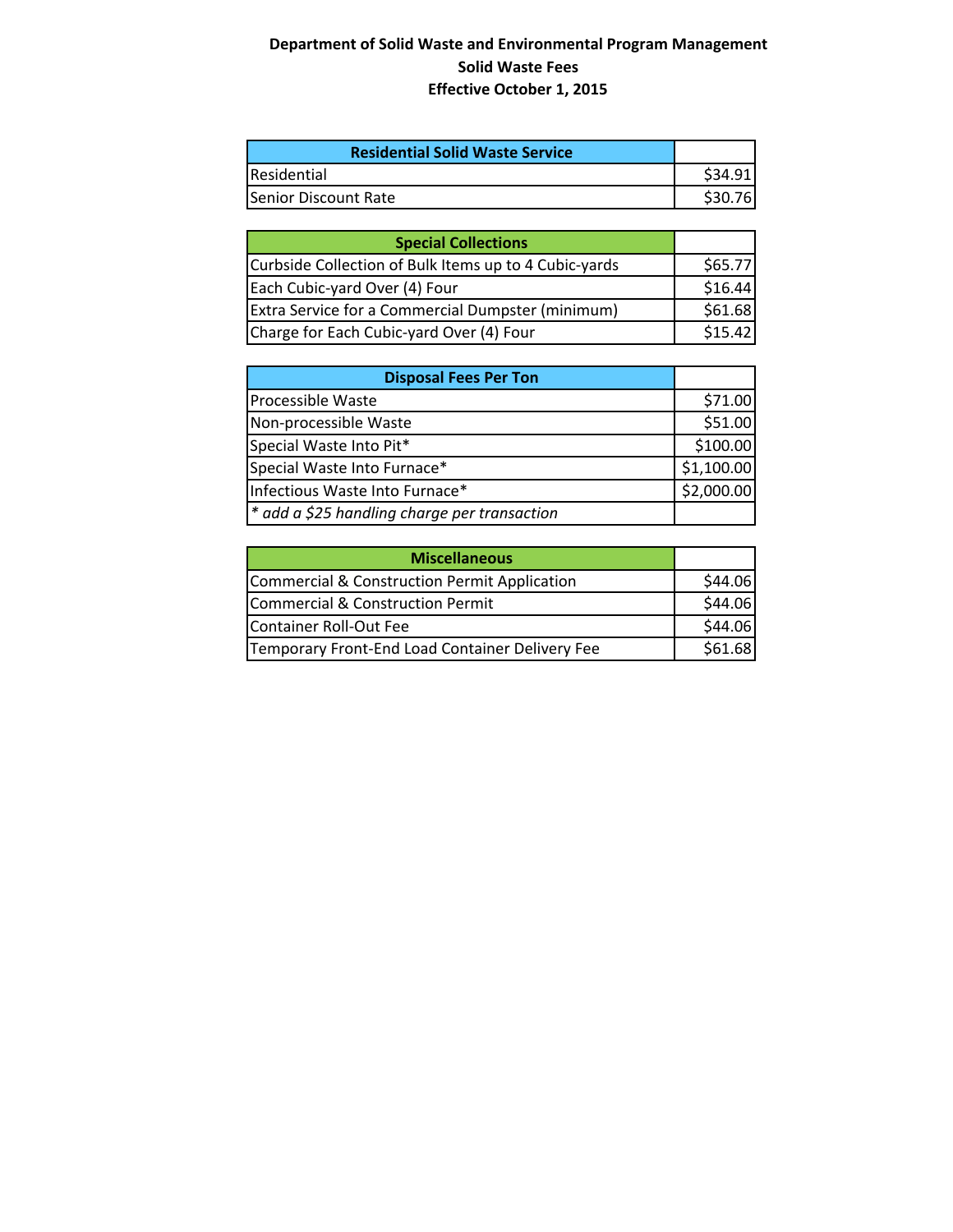| <b>65 GALLON CART</b> |                  |                                  |                        |                        |  |  |  |
|-----------------------|------------------|----------------------------------|------------------------|------------------------|--|--|--|
|                       |                  |                                  | <b>Garbage</b>         |                        |  |  |  |
| No. of                | <b>Service</b>   | <b>Monthly</b><br><b>Account</b> |                        | Only                   |  |  |  |
| <b>Carts</b>          | <b>Frequency</b> | <b>Charge</b>                    | <b>Deposit</b>         | <b>Deposit</b>         |  |  |  |
| $\mathbf{1}$          | $\overline{2}$   | \$49.33                          | \$95.00                | \$145.00               |  |  |  |
|                       | 3                | \$<br>73.97                      | \$145.00               | \$220.00               |  |  |  |
|                       | 4                | \$<br>98.64                      | \$195.00               | \$295.00               |  |  |  |
|                       | 5                | \$<br>123.29                     | \$245.00               | \$365.00               |  |  |  |
|                       | 6                | \$<br>147.95                     | \$295.00               | \$440.00               |  |  |  |
|                       | 7                | \$172.61                         | \$345.00               | \$515.00               |  |  |  |
| $\overline{2}$        | $\overline{2}$   | \$98.64                          | \$195.00               | \$295.00               |  |  |  |
|                       | 3                | \$147.95                         | \$295.00               | \$440.00               |  |  |  |
|                       | 4                | \$197.27                         | \$390.00               | \$590.00               |  |  |  |
|                       | 5                | \$246.58                         | \$490.00               | \$735.00               |  |  |  |
|                       | 6                | \$295.90                         | \$590.00               | \$885.00               |  |  |  |
|                       | 7                | \$345.22                         | \$690.00               | \$1,035.00             |  |  |  |
| 3                     | $\overline{2}$   | \$147.96                         | \$295.00               | \$440.00               |  |  |  |
|                       | 3                | \$221.92                         | \$440.00               | \$665.00               |  |  |  |
|                       | 4                | \$295.90                         | \$590.00               | \$885.00               |  |  |  |
|                       | 5                | \$369.87                         | \$735.00               | \$1,105.00             |  |  |  |
|                       | 6                | \$443.85                         | \$885.00               | \$1,330.00             |  |  |  |
|                       | 7                | \$517.82                         | \$1,035.00             | \$1,550.00             |  |  |  |
| 4                     | $\overline{2}$   | \$197.28                         | \$390.00               | \$590.00               |  |  |  |
|                       | 3                | \$295.90                         | \$590.00               | \$885.00               |  |  |  |
|                       | 4                | \$394.53                         | \$785.00               | \$1,180.00             |  |  |  |
|                       | 5                | \$493.17                         | \$985.00               | \$1,475.00             |  |  |  |
|                       | 6                | \$591.80                         | \$1,180.00             | \$1,775.00             |  |  |  |
|                       | 7                | \$690.43                         | \$1,380.00             | $\overline{$}2,070.00$ |  |  |  |
| 5                     | $\overline{2}$   | \$246.60                         | \$490.00               | \$735.00               |  |  |  |
|                       | 3                | \$369.87                         | \$735.00               | \$1,105.00             |  |  |  |
|                       | 4                | \$493.17                         | \$985.00               | \$1,475.00             |  |  |  |
|                       | 5                | \$616.46                         | \$1,230.00             | \$1,845.00             |  |  |  |
|                       | 6                | \$739.75                         | $\overline{$}1,475.00$ | $\overline{$2,215.00}$ |  |  |  |
|                       | $\overline{7}$   | \$863.04                         | \$1,725.00             | \$2,585.00             |  |  |  |

| <b>95 GALLON CART</b> |                  |                      |                                      |                |  |  |  |
|-----------------------|------------------|----------------------|--------------------------------------|----------------|--|--|--|
|                       |                  |                      | <b>Utility</b>                       | <b>Garbage</b> |  |  |  |
| No. of                | <b>Service</b>   | <b>Monthly</b>       | <b>Account</b>                       | Only           |  |  |  |
| <b>Carts</b>          | <b>Frequency</b> | <b>Charge</b>        | <b>Deposit</b>                       | <b>Deposit</b> |  |  |  |
| $\mathbf 1$           | $\overline{2}$   | \$77.93              | \$155.00                             | \$230.00       |  |  |  |
|                       | 3                | \$116.89             | \$230.00                             | \$350.00       |  |  |  |
|                       | 4                | \$155.85             | \$310.00                             | \$465.00       |  |  |  |
|                       | 5                | \$194.81             | \$385.00                             | \$580.00       |  |  |  |
|                       | 6                | \$233.78             | \$465.00                             | \$700.00       |  |  |  |
|                       | 7                | \$272.74             | \$545.00                             | \$815.00       |  |  |  |
| $\overline{c}$        | $\overline{2}$   | \$155.85             | \$310.00                             | \$465.00       |  |  |  |
|                       | 3                | \$233.78             | \$465.00                             | \$700.00       |  |  |  |
|                       | 4                | \$311.70             | \$620.00                             | \$935.00       |  |  |  |
|                       | 5                | \$389.63             | \$775.00                             | \$1,165.00     |  |  |  |
|                       | 6                | \$467.55             | \$935.00                             | \$1,400.00     |  |  |  |
|                       | 7                | \$545.48             | \$970.00                             | \$1,460.00     |  |  |  |
| 3                     | $\overline{2}$   | \$233.78             | \$465.00                             | \$700.00       |  |  |  |
|                       | 3                | \$350.67             | \$700.00                             | \$1,050.00     |  |  |  |
|                       | 4                | \$467.55             | \$935.00                             | \$1,400.00     |  |  |  |
|                       | 5                | \$584.44             | \$1,665.00                           | \$1,750.00     |  |  |  |
|                       | 6                | \$701.33             | \$1,400.00                           | \$2,100.00     |  |  |  |
|                       | 7                | \$818.22             | \$1,460.00                           | \$2,180.00     |  |  |  |
| 4                     | $\overline{2}$   | \$311.70             | \$620.00                             | \$935.00       |  |  |  |
|                       | 3                | \$467.55             | \$935.00                             | \$1,400.00     |  |  |  |
|                       | 4                | \$623.40             | \$1,245.00                           | \$1,870.00     |  |  |  |
|                       | 5                | \$779.26             | \$1,555.00                           | \$2,335.00     |  |  |  |
|                       | 6                | \$935.11             | \$1,870.00                           | \$2,805.00     |  |  |  |
|                       | 7                | \$1,090.96           | \$2,180.00                           | \$3,270.00     |  |  |  |
| 5                     | $\overline{2}$   | \$389.63<br>\$775.00 |                                      | \$1,665.00     |  |  |  |
|                       | 3                | \$584.44             | $\overline{51,}165.00$<br>\$1,750.00 |                |  |  |  |
|                       | 4                | \$779.26             | \$1,555.00<br>\$2,335.00             |                |  |  |  |
|                       | 5                | \$974.07             | \$1,945.00                           | \$2,920.00     |  |  |  |
|                       | 6                | \$1,168.88           | \$2,335.00                           | \$3,505.00     |  |  |  |
|                       | $\overline{7}$   |                      | \$1,363.70 \$2,725.00                | \$4,090.00     |  |  |  |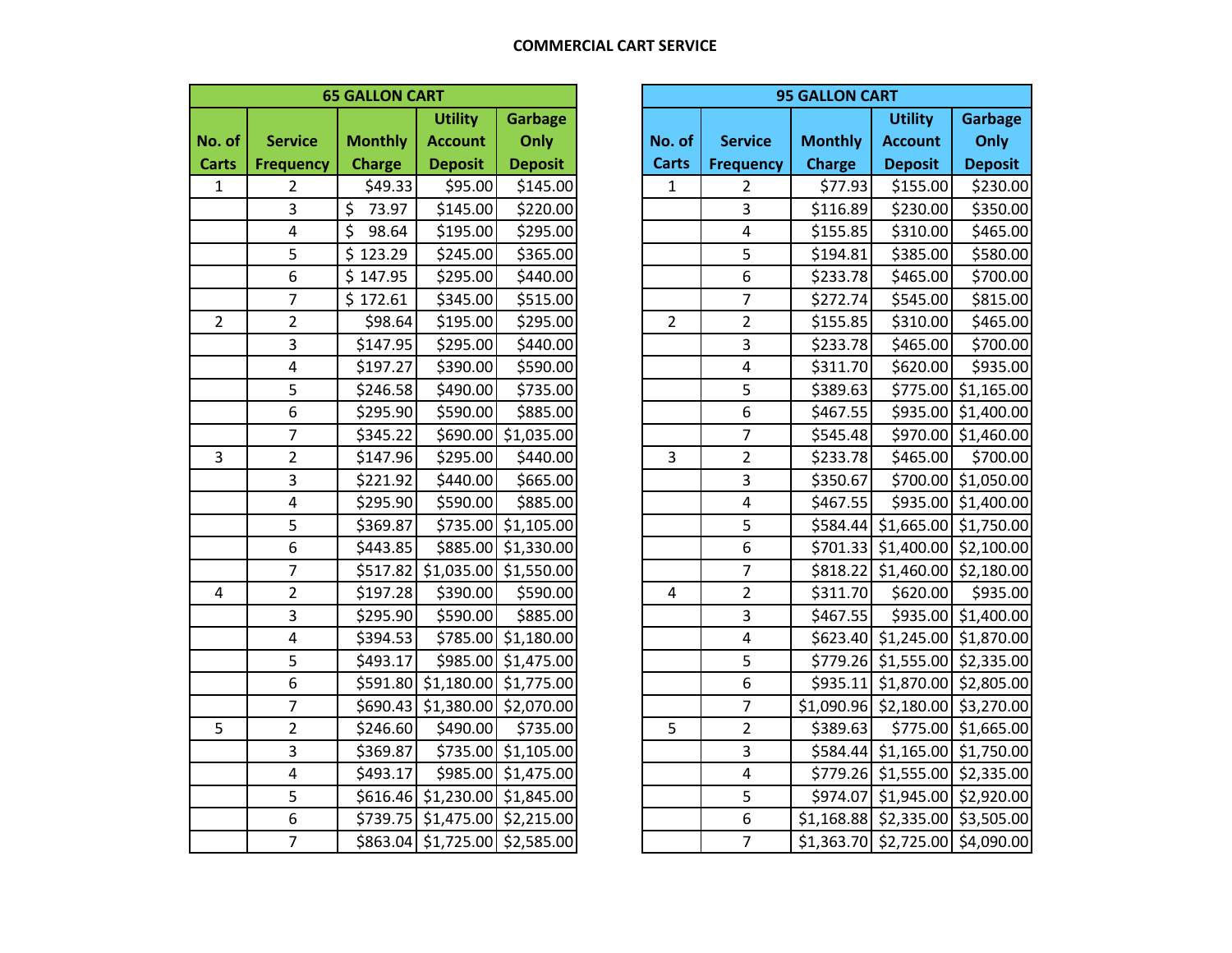### **FRONT‐END LOAD CONTAINER SERVICE**

| <b>Container</b> |          | <b>COLLECTION FREQUENCY</b> |            |            |            |            |            |  |
|------------------|----------|-----------------------------|------------|------------|------------|------------|------------|--|
| <b>Size</b>      |          |                             | 3          |            |            | 6          |            |  |
|                  | \$146.60 | \$285.26                    | \$437.15   | \$602.22\$ | \$781.16   | \$972.23   | \$1,176.85 |  |
|                  | \$211.02 | \$419.15                    | \$646.91   | \$894.43   | \$1,162.82 | \$1,449.53 | \$1,756.46 |  |
| 4                | \$275.44 | \$553.04                    | \$856.67   | \$1,186.64 | \$1,544.86 | \$1,926.83 | \$2,336.07 |  |
| 6                | \$402.66 | \$818.92                    | \$1,274.44 | \$1,769.48 | \$2,306.64 | \$2,879.68 | \$3,493.54 |  |
| 8                | \$529.87 | \$1,084.79                  | \$1,692.20 | \$2,352.31 | \$3,068.41 | \$3,832.52 | \$4,651.00 |  |

| <b>DEPOSIT - Utility Account</b> |            |                             |            |            |            |            |            |  |
|----------------------------------|------------|-----------------------------|------------|------------|------------|------------|------------|--|
| <b>Container</b>                 |            | <b>COLLECTION FREQUENCY</b> |            |            |            |            |            |  |
| <b>Size</b>                      |            |                             |            |            |            | 6          |            |  |
|                                  | \$290.00   | \$570.00                    | \$870.00   | \$1,200.00 | \$1,560.00 | \$1,940.00 | \$2,350.00 |  |
|                                  | \$420.00   | \$835.00                    | \$1,290.00 | \$1,785.00 | \$2,325.00 | \$2,895.00 | \$3,510.00 |  |
| 4                                | \$550.00   | \$1,105.00                  | \$1,710.00 | \$2,370.00 | \$3,085.00 | \$3,850.00 | \$4,665.00 |  |
| 6                                | \$805.00   | \$1,635.00                  | \$2,545.00 | \$3,535.00 | \$4,610.00 | \$5,750.00 | \$6,980.00 |  |
| 8                                | \$1,055.00 | \$2,165.00                  | \$3,380.00 | \$4,700.00 | \$6,135.00 | \$7,655.00 | \$9,290.00 |  |

| <b>DEPOSIT - Garbage Only Account</b> |            |                             |            |            |            |             |             |  |
|---------------------------------------|------------|-----------------------------|------------|------------|------------|-------------|-------------|--|
| <b>Container</b>                      |            | <b>COLLECTION FREQUENCY</b> |            |            |            |             |             |  |
| <b>Size</b>                           |            |                             |            |            |            | 6           |             |  |
|                                       | \$435.00   | \$855.00                    | \$1,310.00 | \$1,805.00 | \$2,340.00 | \$2,915.00  | \$3,525.00  |  |
| 3                                     | \$630.00   | \$1,255.00                  | \$1,940.00 | \$2,680.00 | \$3,485.00 | \$4,345.00  | \$5,265.00  |  |
| 4                                     | \$825.00   | \$1,655.00                  | \$2,570.00 | \$3,555.00 | \$4,630.00 | \$5,780.00  | \$7,000.00  |  |
| 6                                     | \$1,205.00 | \$2,450.00                  | \$2,820.00 | \$5,305.00 | \$6,915.00 | \$8,635.00  | \$10,470.00 |  |
| 8                                     | \$1,585.00 | \$3,250.00                  | \$5,075.00 | \$7,055.00 | \$9,205.00 | \$11,495.00 | \$13,940.00 |  |

'n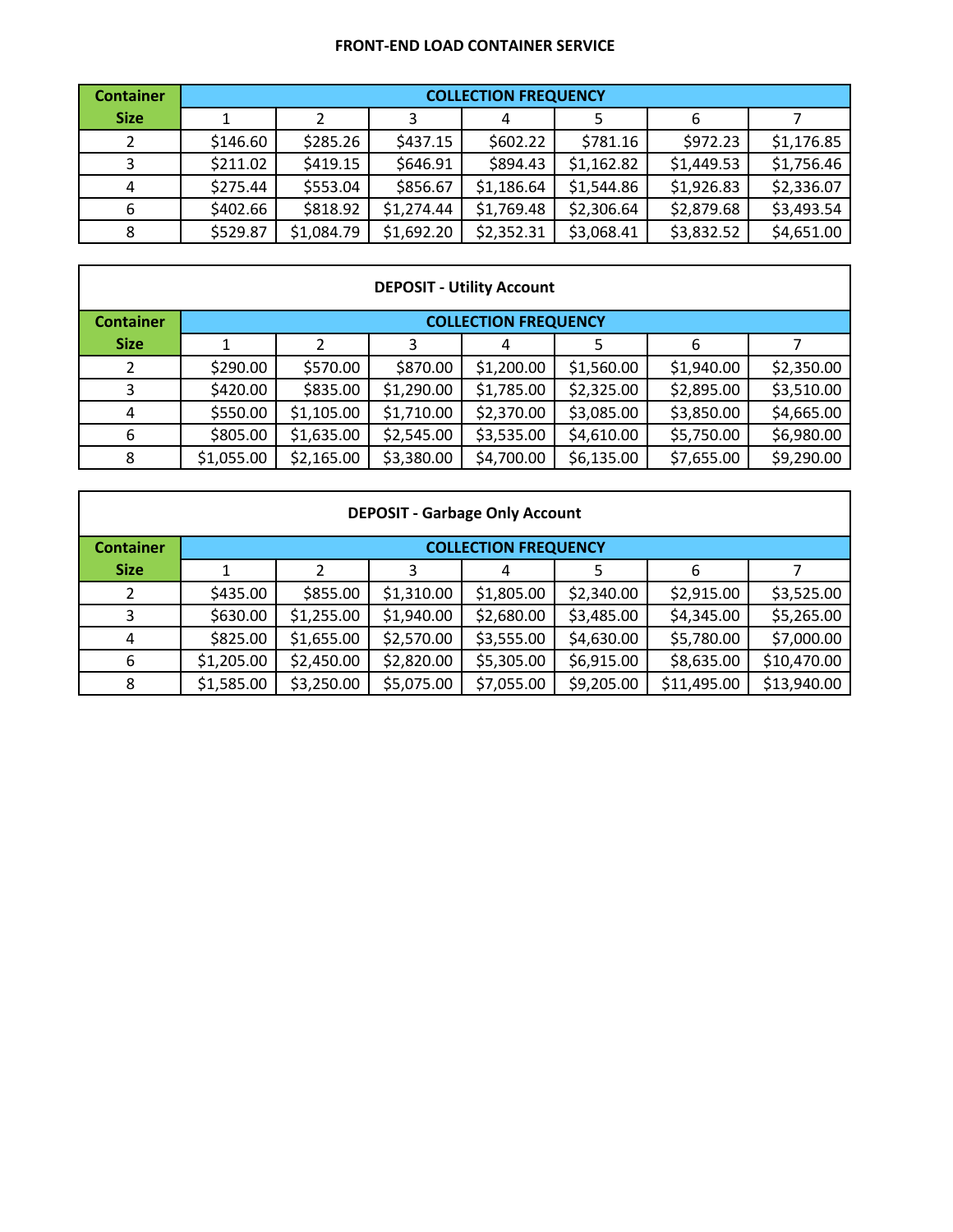## **FRONT‐END LOAD CONTAINER RECYCLING SERVICE (COMMINGLED OR CARDBOARD)**

| <b>Container</b> |          | <b>COLLECTION FREQUENCY</b> |            |            |            |            |            |  |  |
|------------------|----------|-----------------------------|------------|------------|------------|------------|------------|--|--|
| <b>Size</b>      |          |                             |            | 4          |            | 6          |            |  |  |
| 2                | \$116.58 | \$225.35                    | \$347.20   | \$482.21   | \$631.25   | \$792.24   | \$966.82   |  |  |
| 3                | \$166.06 | \$329.21                    | \$511.98   | \$714.50   | \$938.06   | \$1,179.54 | \$1,441.42 |  |  |
| 4                | \$215.54 | \$433.08                    | \$676.77   | \$946.79   | \$1,244.86 | \$1,566.84 | \$1,916.01 |  |  |
| 6                | \$312.74 | \$639.05                    | \$1,004.59 | \$1,409.62 | \$1,856.73 | \$2,339.70 | \$2,863.46 |  |  |
| 8                | \$409.93 | \$845.01                    | \$1,332.40 | \$1,872.43 | \$2,468.59 | \$3,112.55 | \$3,810.89 |  |  |

| <b>DEPOSIT - Utility Account</b> |          |                             |            |            |            |            |            |  |  |
|----------------------------------|----------|-----------------------------|------------|------------|------------|------------|------------|--|--|
| <b>Container</b>                 |          | <b>COLLECTION FREQUENCY</b> |            |            |            |            |            |  |  |
| <b>Size</b>                      |          |                             |            |            |            | 6          |            |  |  |
|                                  | \$230.00 | \$450.00                    | \$690.00   | \$960.00   | \$1,260.00 | \$1,580.00 | \$1,930.00 |  |  |
| 3                                | \$330.00 | \$655.00                    | \$1,020.00 | \$1,425.00 | \$1,875.00 | \$2,355.00 | \$2,880.00 |  |  |
| 4                                | \$430.00 | \$865.00                    | \$1,350.00 | \$1,890.00 | \$2,485.00 | \$3,130.00 | \$3,830.00 |  |  |
| 6                                | \$625.00 | \$1,275.00                  | \$2,005.00 | \$2,815.00 | \$3,710.00 | \$4,675.00 | \$5,725.00 |  |  |
| 8                                | \$815.00 | \$1,690.00                  | \$2,660.00 | \$3,740.00 | \$4,935.00 | \$6,225.00 | \$7,620.00 |  |  |

| DEPOSIT - Garbage Only Account |            |                             |            |            |            |            |             |  |  |
|--------------------------------|------------|-----------------------------|------------|------------|------------|------------|-------------|--|--|
| <b>Container</b>               |            | <b>COLLECTION FREQUENCY</b> |            |            |            |            |             |  |  |
| <b>Size</b>                    |            |                             |            |            |            | 6          |             |  |  |
| 2                              | \$345.00   | \$675.00                    | \$1,040.00 | \$1,445.00 | \$1,890.00 | \$2,375.00 | \$2,900.00  |  |  |
| 3                              | \$495.00   | \$985.00                    | \$1,535.00 | \$2,140.00 | \$2,810.00 | \$3,535.00 | \$4,320.00  |  |  |
| 4                              | \$645.00   | \$1,295.00                  | \$2,030.00 | \$2,840.00 | \$3,730.00 | \$4,700.00 | \$5,745.00  |  |  |
| 6                              | \$935.00   | \$1,915.00                  | \$3,010.00 | \$4,225.00 | \$5,570.00 | \$7,015.00 | \$8,590.00  |  |  |
| 8                              | \$1,225.00 | \$2,535.00                  | \$3,995.00 | \$5,615.00 | \$7,405.00 | \$9,335.00 | \$11,430.00 |  |  |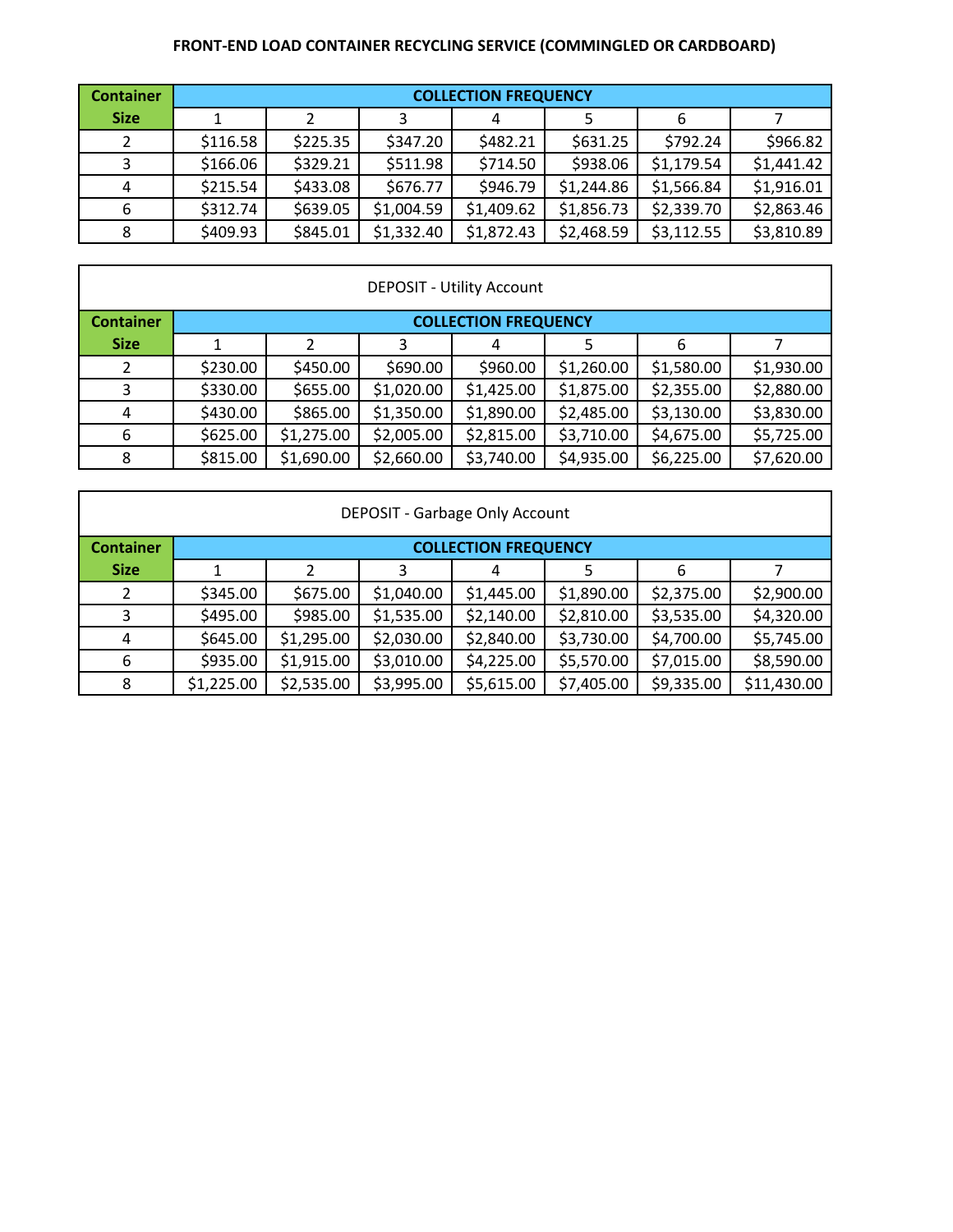### **VERTICAL COMPACTOR SERVICE**

| <b>Container</b> | <b>COLLECTION FREQUENCY</b> |            |            |            |             |             |             |  |  |  |  |
|------------------|-----------------------------|------------|------------|------------|-------------|-------------|-------------|--|--|--|--|
| <b>Size</b>      |                             | 2          |            | 4          |             | 6           |             |  |  |  |  |
| 2                | \$522.39                    | \$1,076.99 | \$1,683.87 | \$2,343.43 | \$3,059.07  | \$3,822.55  | \$4,640.39  |  |  |  |  |
| 3                | \$774.79                    | \$1,606.67 | \$2,516.99 | \$3,506.31 | \$4,579.79  | \$5,724.99  | \$6,951.79  |  |  |  |  |
| 4                | \$1,027.14                  | \$2,136.30 | \$3,350.10 | \$4,669.18 | \$6,100.50  | \$7,627.46  | \$9,263.14  |  |  |  |  |
| 6                | \$1,530.16                  | \$3,193.92 | \$5,014.60 | \$6,993.24 | \$9,140.24  | \$11,430.64 | \$13,884.16 |  |  |  |  |
| 8                | \$2,033.16                  | \$4,251.52 | \$6,679.08 | \$9,317.28 | \$12,179.92 | \$15,233.76 | \$18,505.16 |  |  |  |  |